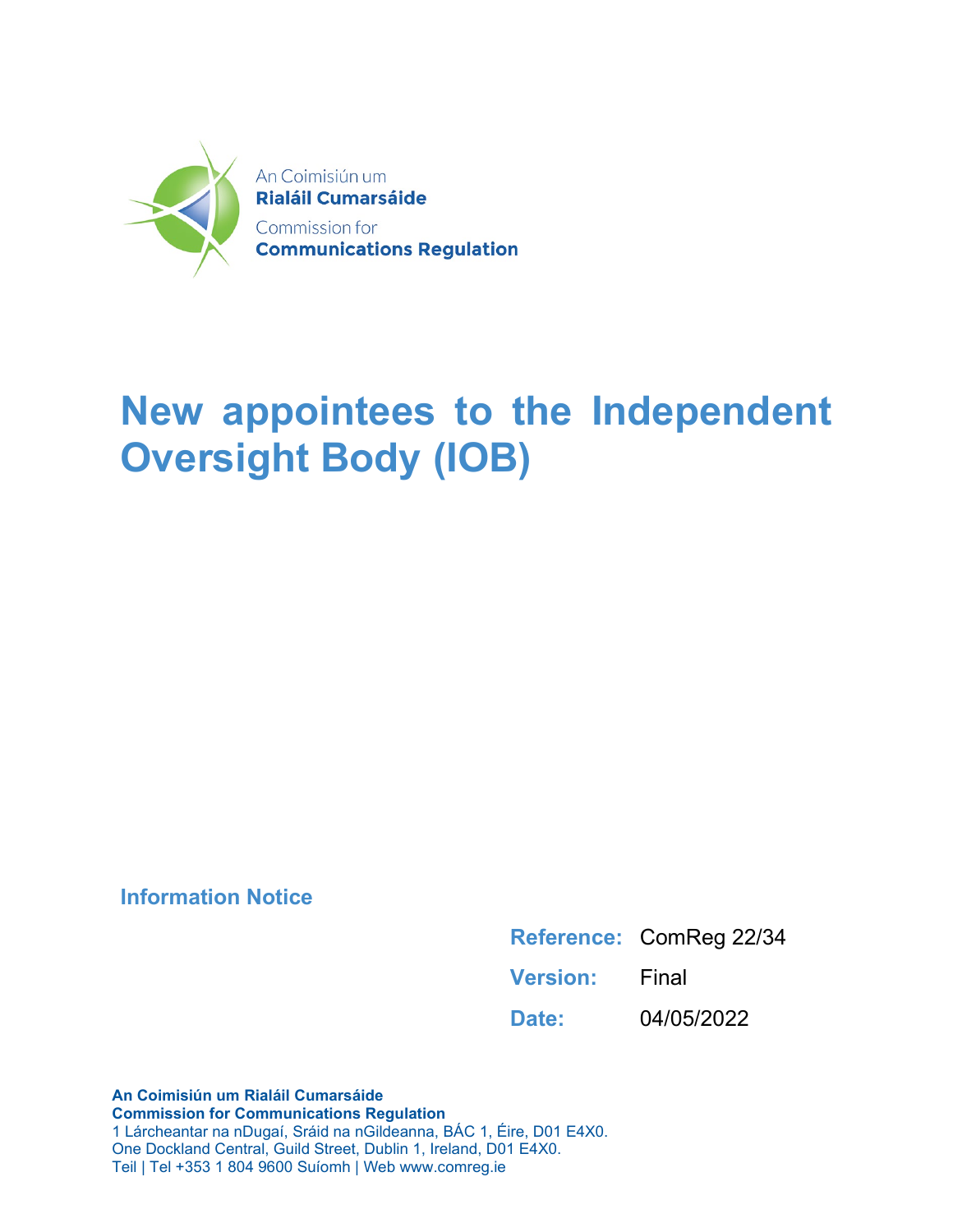## **Additional Information**

| Document No: | 22/34      |
|--------------|------------|
| Date:        | 4 May 2022 |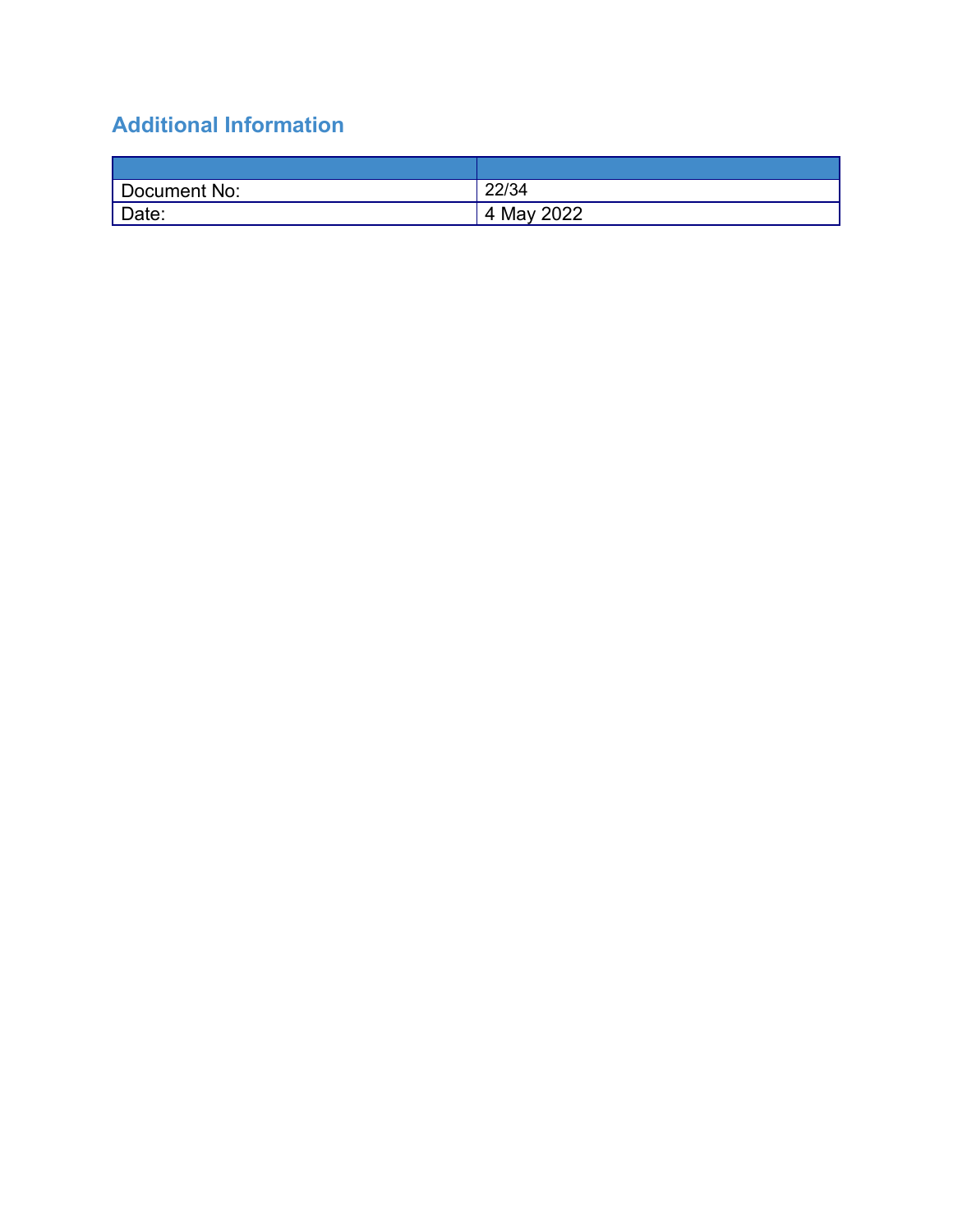In December 20[1](#page-2-0)8<sup>1</sup> ComReg and Eircom agreed a set of commitments which, when fully implemented, will result in the establishment and operation of an enhanced Regulatory Governance Model ("RGM") in Eircom.

As part of the December 2018 Settlement Agreement between Eircom and ComReg, Eircom agreed to create an Independent Oversight Body ("IOB"), the IOB was established by Eircom in May 2019. The IOB is charged with, among other things, overseeing and assessing Eircom's regulatory governance arrangements.

The IOB, which consists of five members, published its first report on  $8<sup>th</sup>$  September [2](#page-2-1)021<sup>2</sup> and is planning to publish its second report before the end of 2022. ComReg and Eircom recently appointed new members to the IOB replacing Mr Kevin O Donovan (ComReg appointee), Ms Rose Hynes (Eircom appointee) and Ms Fiona Tierney (Eircom appointee) who have resigned from the IOB.

The new ComReg and Eircom appointees are as follows:

#### **ComReg Appointee:**

#### **Mr Declan Purcell, IOB member.**

For over 20 years, Declan held a range of management roles within the Department of Enterprise, Trade and Employment. He joined the Irish Competition Authority as a Member / Director in 1998; in 2010 he was appointed as (Executive) Chairperson of the Authority. Over the years, Declan was heavily involved with the deregulation of the broader Irish economy and has significant experience in promoting market competition, both in Ireland and within the European Union. He has regularly spoken at international conferences on various aspects of competition law and policy. Declan holds a Masters degree in Economic Policy Studies (MSc TCD). Since retiring, he has maintained an active professional career and currently advises both within Ireland and internationally on competition policy and related matters.

#### **Eircom Appointees:**

#### **Mr Paddy Browne, IOB member.**

Paddy is a non-executive Director of eir. He recently retired from the position of Head of the Crops, Environment and Land Use Programme in Teagasc, having held this position since 2012. Prior to this, Paddy held various positions within Teagasc, having commenced his career there in 1977.

<span id="page-2-0"></span><sup>&</sup>lt;sup>1</sup> ComReg 18/110, 10 December 2018, "Wholesale Compliance Litigation Update - Outcome of Cases 481 and 568 and related litigation" https://www.comreg.ie/publication/wholesale-compliance-litigation-update/

<span id="page-2-1"></span> $2$  ComReg 21/95, 5<sup>th</sup> October 2021, "[ComReg Statement on IOB Annual](https://www.comreg.ie/publication/comreg-statement-on-iob-annual-report) Report" ComReg Statement on IOB Annual **[Report | Commission for Communications Regulation](https://www.comreg.ie/publication/comreg-statement-on-iob-annual-report)**